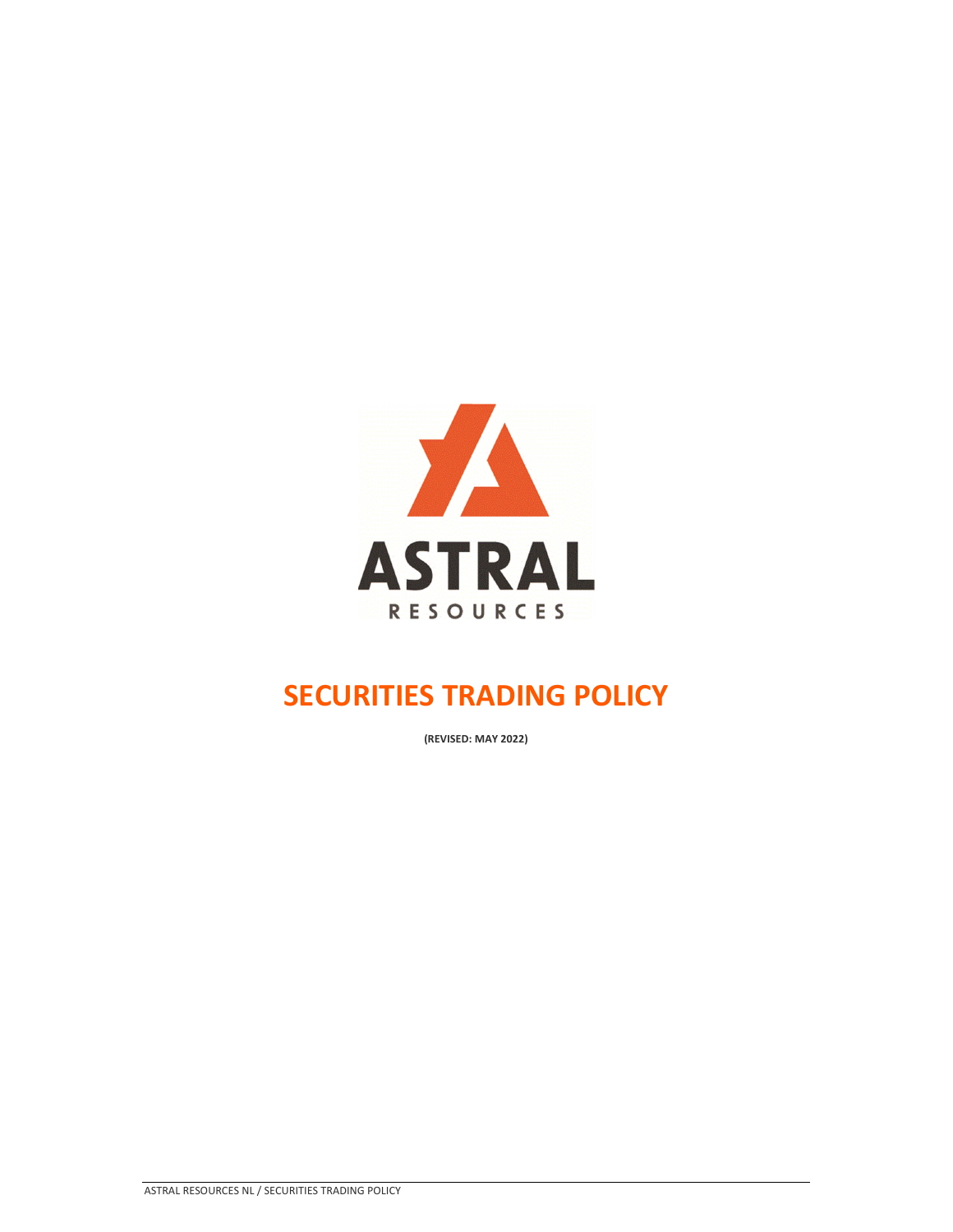# **1. INTRODUCTION**

### 1.1. Purpose

This document sets out the policy of Astral Resources NL (**Compan**y) regarding its directors, officers, employees, consultants and contractors (irrespective of location) who Deal or may Deal in Company Securities and should be read in its entirety.

The purposes of this Policy are to:

- 1.1.1. Provide a summary of the law on insider trading in Australia.
- 1.1.2. Outline the prohibitions on dealing in Company Securities to prevent the misuse of unpublished information which could materially affect the value of such securities.
- 1.1.3. Ensure that the reputation of the Company, its directors, officers, employees, consultants and contractors is not adversely impacted by perceptions of dealing in securities at inappropriate times.
- 1.1.4. Maintain high standards of corporate conduct and support market confidence in the integrity of Dealing in Company Securities.

#### 1.2. Source of legal obligations

The sources of legal obligations underpinning this Policy include:

- 1.2.1. the *Corporations Act 2001* (Cth) (**Corporations Act**), which, among other things, prohibits insider trading by anyone (regardless of geographical location); and
- 1.2.2. the ASX Listing Rules, ASX Guidance Note 27 (Trading Policies) and ASX Corporate Governance Principles and Recommendations, which set out requirements for responsible trading in listed company shares.

#### **2. INSIDER TRADING PROHIBITION – THE LAW**

It is an offence under the Corporations Act to Deal using Inside Information, or communicate Inside Information to others who will, or are likely to, Deal on the Inside Information.

#### **3. DEALING IN COMPANY SECURITIES**

#### 3.1. When a Designated Person MAY Deal

A Designated Person may Deal in Company Securities unless restricted from doing so under clause 3.2 (When a Designated Person May Not Deal).

#### 3.2. When a Designated Person MAY NOT Deal

- 3.2.1. Subject to clause 4 (Exceptions), a Designated Person may not Deal in Company Securities during any of the following designated Black‐out Periods:
	- 3.2.1.1 **Quarterly results**: The period from two weeks before until 24 hours after the release of the Company's quarterly results.
	- 3.2.1.2 **Half‐year results**: The period from two weeks before until 24 hours after the release of the Company's half‐year results.
	- 3.2.1.3 **Full‐year results**: The period from two weeks before until 24 hours after the release of the Company's full‐year results.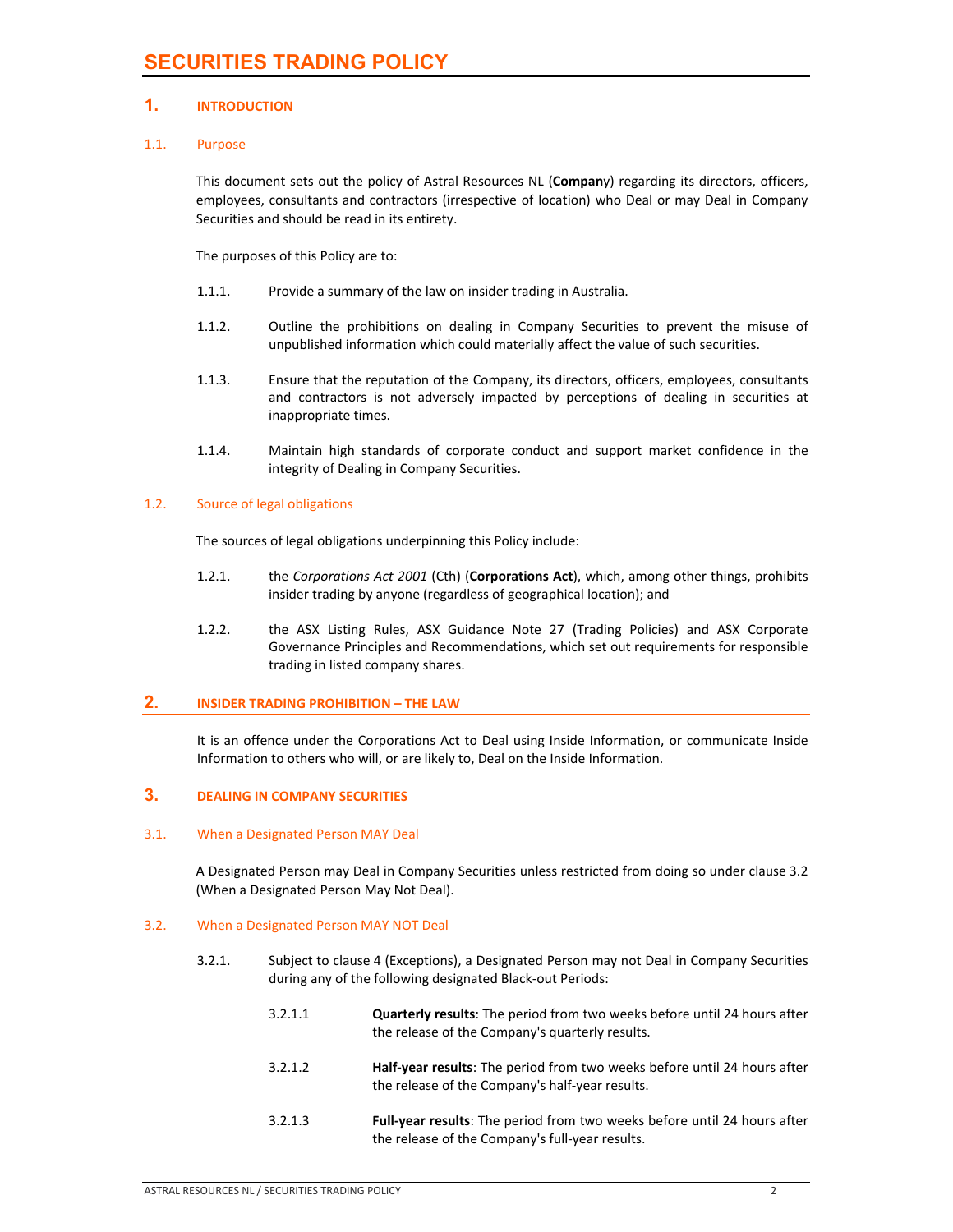- 3.2.1.4 **AGM**: The 21 calendar days up to and including the date of the Annual General Meeting; and
- 3.2.1.5 **Other**: Any other period determined by the Chair in consultation with the Company Secretary to be a Black‐out Period from time to time.
- 3.2.2. In addition to the restrictionsin clause 3.2.1, a Designated Person may not Deal in Company Securities at any time if he or she has:
	- 3.2.2.1 information that he or she knows, or ought reasonably to know, is Inside Information; or
	- 3.2.2.2 not complied with clause 5 (Notice of Dealing in Company Securities).

#### 3.3. When employees, consultants or contractors (other than a Designated Person) MAY Deal

An employee, consultant or contractor (who is not a Designated Person) may, at any time, Deal in Company Securities if he or she does not have information that he or she knows, or ought reasonably to know, is Inside Information.

#### 3.4. When employees, consultants or contractors (other than a Designated Person) MAY NOT Deal

An employee, consultant or contractor (who is not a Designated Person) who has information that he or she knows, or ought reasonably to know, is Inside Information may not:

- 3.4.1. Deal in Company Securities;
- 3.4.2. advise, procure or encourage another person to deal in Company Securities; or
- 3.4.3. pass on information to any person if they know, or ought reasonably to know, that the person may use the information to Deal in (or procure another person to Deal in) Company Securities.

# **4. EXCEPTIONS**

#### 4.1. Permitted dealings

Subject to not being in the possession of Inside Information, a Designated Person may at any time do any of the following things:

- 4.1.1. Transfer Company Securities already held into a superannuation fund or other saving scheme in which the Designated Person is a beneficiary.
- 4.1.2. Invest in, or trade in units of, a fund or other scheme (other than a scheme only investing in Company Securities) where the assets of the fund or scheme are invested at the discretion of a third party.
- 4.1.3. Undertake to accept, or accept, a takeover offer
- 4.1.4. Participate in an offer or invitation made to all or most security holders, including a rights issue, equal access buy‐back, security purchase plan or dividend or distribution reinvestment plan, where the timing and structure of the offer or invitation has been approved by the Board. This includes decisions relating to whether or not to take up the entitlements and sale of entitlements required to provide for the take up of the balance of entitlements under a renounceable pro rata issue,
- 4.1.5. Exercise (but not Deal with the securities following exercise) an option or right under an employee incentive scheme where the final date for the exercise of the option or right falls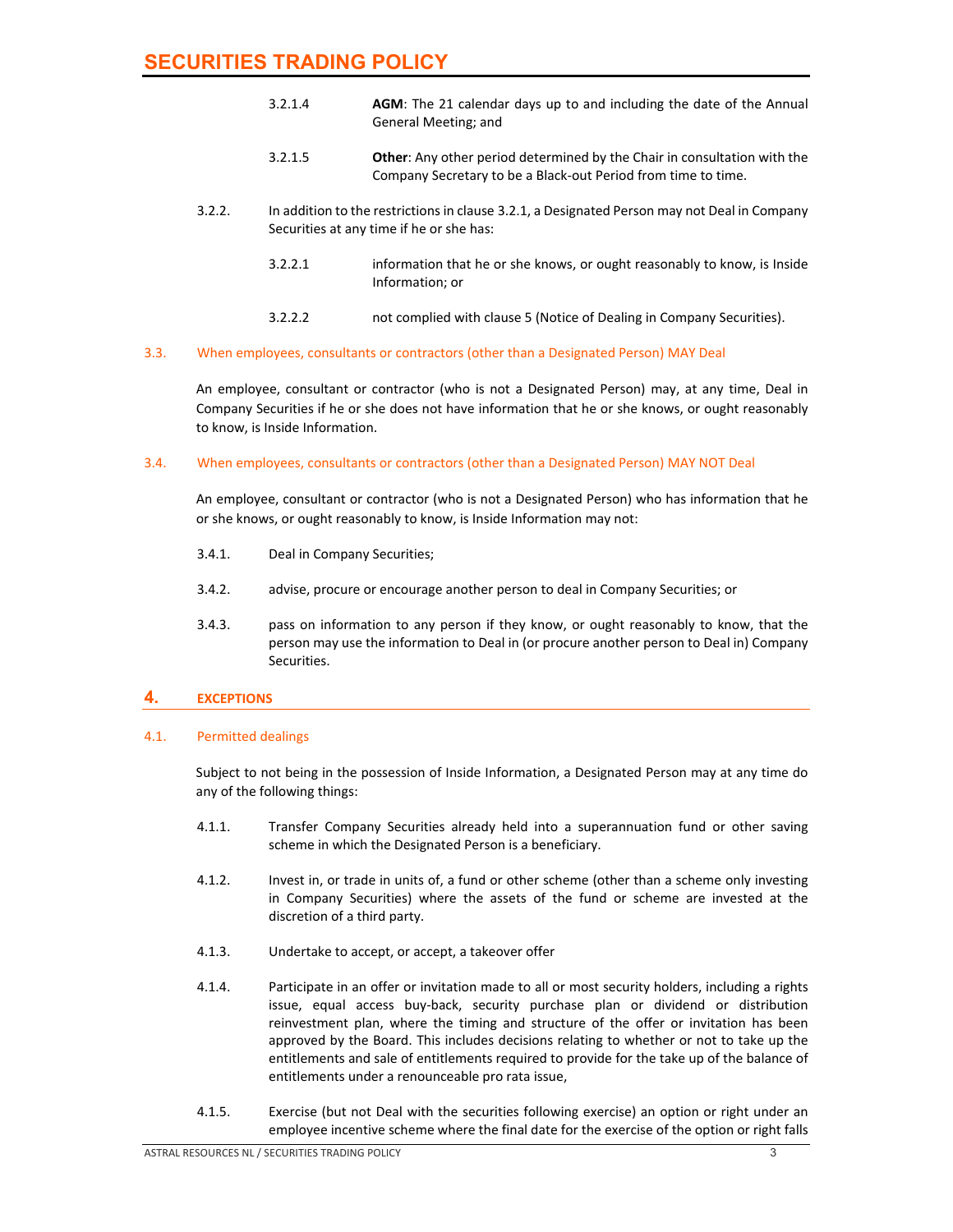during a Black‐out Period or the Company has had a number of consecutive Black‐out Periods and the Designated Person could not reasonably have been expected to exercise it at a time when free to do so.

- 4.1.6. Acquire (but not Deal with the securities following acquisition) Company shares by conversion of financial instruments giving rights to conversion to shares (eg options or convertible securities) where the final date for the conversion of the security falls during a Black‐out Period or the Company has had a number of consecutive Black‐out Periods and the Designated Person could not reasonably have been expected to convert at a time when free to do so.
- 4.1.7. Acquire Company securities under a bonus issue made to all holders of securities of the same class.
- 4.1.8. Acquire Company securities under a dividend reinvestment, or top‐up plan that is available to all holders of securities of the same class.
- 4.1.9. Acquire, or agree to acquire or exercise options under a Company employee share scheme.
- 4.1.10. Withdraw ordinary shares in the Company held on behalf of the Designated Person in an employee share plan where the withdrawal is permitted by the rules of that plan.
- 4.1.11. Acquire ordinary shares in the Company as a result of the exercise of options or the conversion of performance share rights held under an employee share scheme.
- 4.1.12. Where the Designated Person is a trustee, trade in the securities of the Company by that trust, provided the Designated Person is not a beneficiary of the trust and any decision to trade during a Black‐out Period is taken by the other trustees or by the investment managers independently of the Designated Person.
- 4.2. Approval to dispose or transfer Company Securities in exceptional circumstances
	- 4.2.1. In exceptional circumstances a Designated Person may seek written approval from the Managing Director (**Approval Officer**) to dispose of ortransfer (but not acquire or otherwise Deal with) Company Securities during a Black‐out Period (**Disposal Consent**).
	- 4.2.2. The Approval Officer will act with caution in determining whether there are exceptional circumstances, which may include, but will not be limited to, where:
		- 4.2.2.1 the Designated Person is in severe financial hardship and a pressing financial commitment cannot be satisfied otherwise than by disposing of Company Securities; or
		- 4.2.2.2 the Designated Person is required by a court order, or an undertaking to or enforceable by a court, to transfer or dispose of Company Securities or there is some other overriding legal regulatory requirement for them to do so.
	- 4.2.3. A Designated Person seeking Disposal Consent based on clause 4.2.2.1 must provide the Approval Officer with:
		- 4.2.3.1 a written application stating all of the facts; and
		- 4.2.3.2 copies of relevant supporting documentation, including contact details of the Designated Person's accountant, bank and other such independent institutions (where applicable).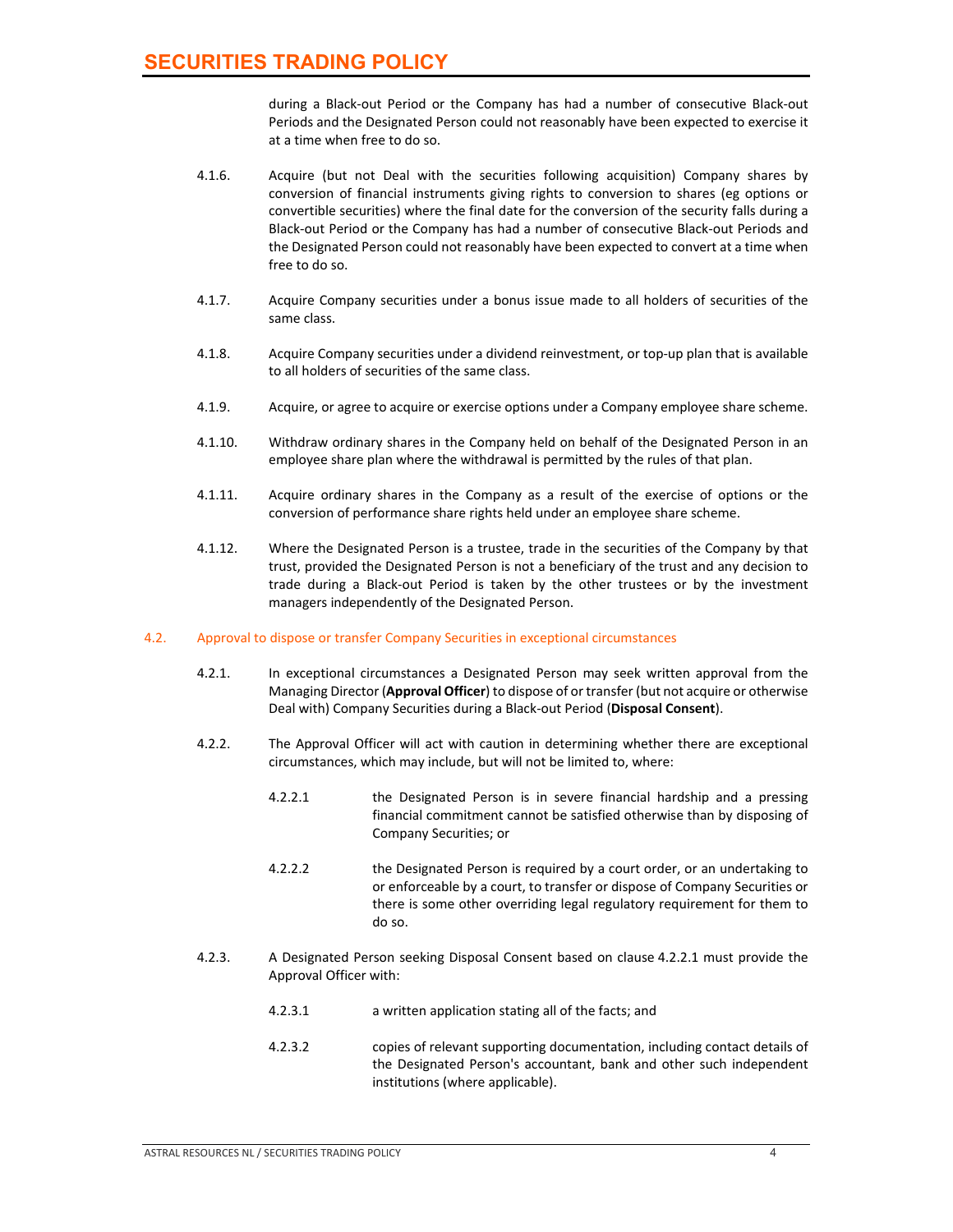- 4.2.4. A Designated Person seeking Disposal Consent based on clause 4.2.2.2 must provide the Approval Officer with a written application accompanied by relevant court and/or supporting legal documentation (where applicable).
- 4.2.5. The Approval Officer may grant Disposal Consent to a Designated Person:
	- 4.2.5.1 only if that Designated Person is not in possession of Inside Information; and
	- 4.2.5.2 on such terms and conditions (including the duration of the right to dispose or transfer) as considered reasonable in the circumstances by the Approval Officer.
- 4.2.6. The Approval Officer will notify the Board promptly of any Disposal Consent granted to a Designated Person.
- 4.2.7. A Disposal Consent, if granted, will be issued in writing to the Designated Person and will contain a specified time period during which the disposal or transfer can be made.

# **5. APPROVAL AND NOTIFICATION REQUIREMENTS**

#### 5.1. Approval requirements

- 5.1.1. Any Designated Person (other than the Chair) wishing to Deal in Company Securities must obtain the prior written approval of the Managing Director before doing so.
- 5.1.2. If the Managing Director wishes to Deal in Company Securities, the Managing Director must obtain the prior approval of the Chair or the Board before doing so.
- 5.1.3. If the Chair wishes to Deal in Company Securities, the Chair must obtain the prior approval of the Board before doing so.

#### 5.2. Approvals to Deal

- 5.2.1. All requests to Deal in Company Securities as referred to in clause 5.1 must include the intended volume of securities to be Dealt in and an estimated time frame for the Dealing.
- 5.2.2. Copies of written approvals must be forwarded to the Company Secretary prior to the approved Dealing.

#### 5.3. Notification

- 5.3.1. Subsequent to approval obtained in accordance with clause 5.2, any Designated Person who Deals in Company Securities must notify the Company Secretary in writing of the details of the transaction within five business days of the Dealing occurring.
- 5.3.2. The notification obligation in clause 5.3.1 operates at all times but does not apply to acquisitions of shares or options by employees made under employee share or option schemes, nor does it apply to the acquisition of shares as a result of the exercise of options under an employee share scheme.

#### **6. OTHER RESTRICTIONS**

#### 6.1. Incomplete Buy or Sell Orders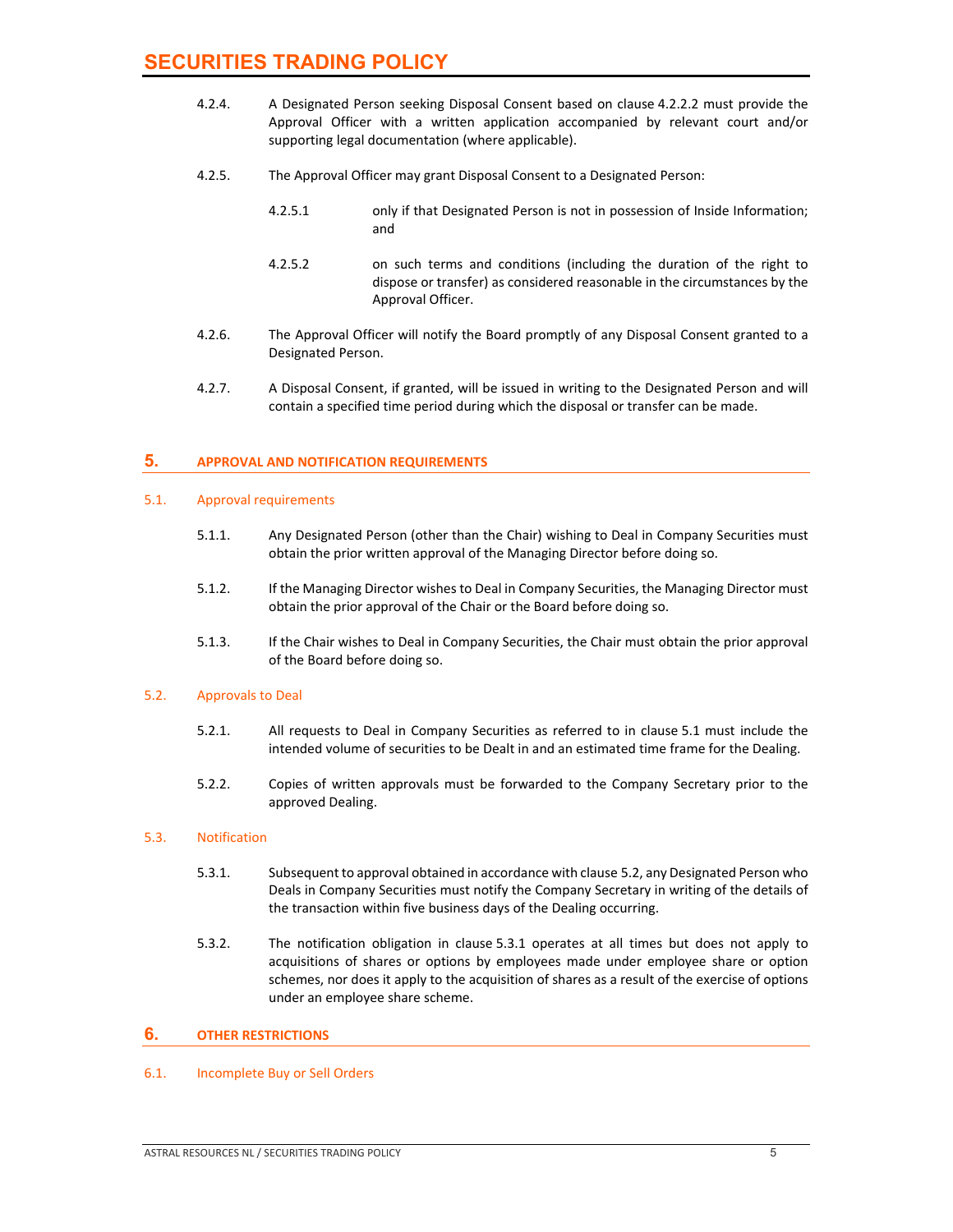- 6.1.1. Buy or sell orders for Company Securities which are placed but not completed outside of a Black‐out Period are subject to the following restrictions once the Black‐out Period commences:
	- 6.1.1.1 the order must be completed within five trading days otherwise it will lapse; and
	- 6.1.1.2 the order cannot be varied.
- 6.1.2. Any order subject to this procedure should be notified in writing to the Company Secretary within 24 hours of the Black‐out Period commencing.

### 6.2. Derivatives

- 6.2.1. The Company prohibits the use of Derivatives in relation to unvested equity instruments, including performance share rights, and vested Company Securities that are subject to disposal restrictions (such as a 'Holding Lock').
- 6.2.2. Derivatives may be used in relation to vested positions which are not subject to disposal restrictions subject to compliance with the law and the other provisions of this Policy.

#### 6.3. Prohibition on Margin Loan Arrangements

#### Designated Persons may not:

- 6.3.1. enter into a Margin Loan orsimilar funding arrangement to acquire any Company Securities; or
- 6.3.2. use Company Securities as security for a Margin Loan or similar funding arrangement.

# 6.4. Securities of other companies

The prohibition in the Corporations Act against insider trading applies equally to where Inside Information is being held by a person about another listed company or entity. This may occur, for example, where in the course of negotiating a transaction with the Company, another listed entity provides confidential information about itself or another listed entity. Accordingly, if a person possesses Inside Information in relation to the securities of another listed entity, they must not Deal in those securities.

# **7. PENALTIES**

- 7.1. Insider trading is a criminal offence. A person who commits a breach of the insider trading provisions could be subject to both civil and criminal penalties for the individual and for the Company.
- 7.2. In addition, the insider trader, and any other persons involved in the contravention, may also be liable to compensate third parties for any resulting loss.

# **8. POLICY COMPLIANCE**

8.1. During the year, the Company may require confirmation from Designated Persons that they have complied with this Policy. The Company may also require confirmation (or declarations) of holdings in securities. All such requested information must be supplied within five business days of the request being made.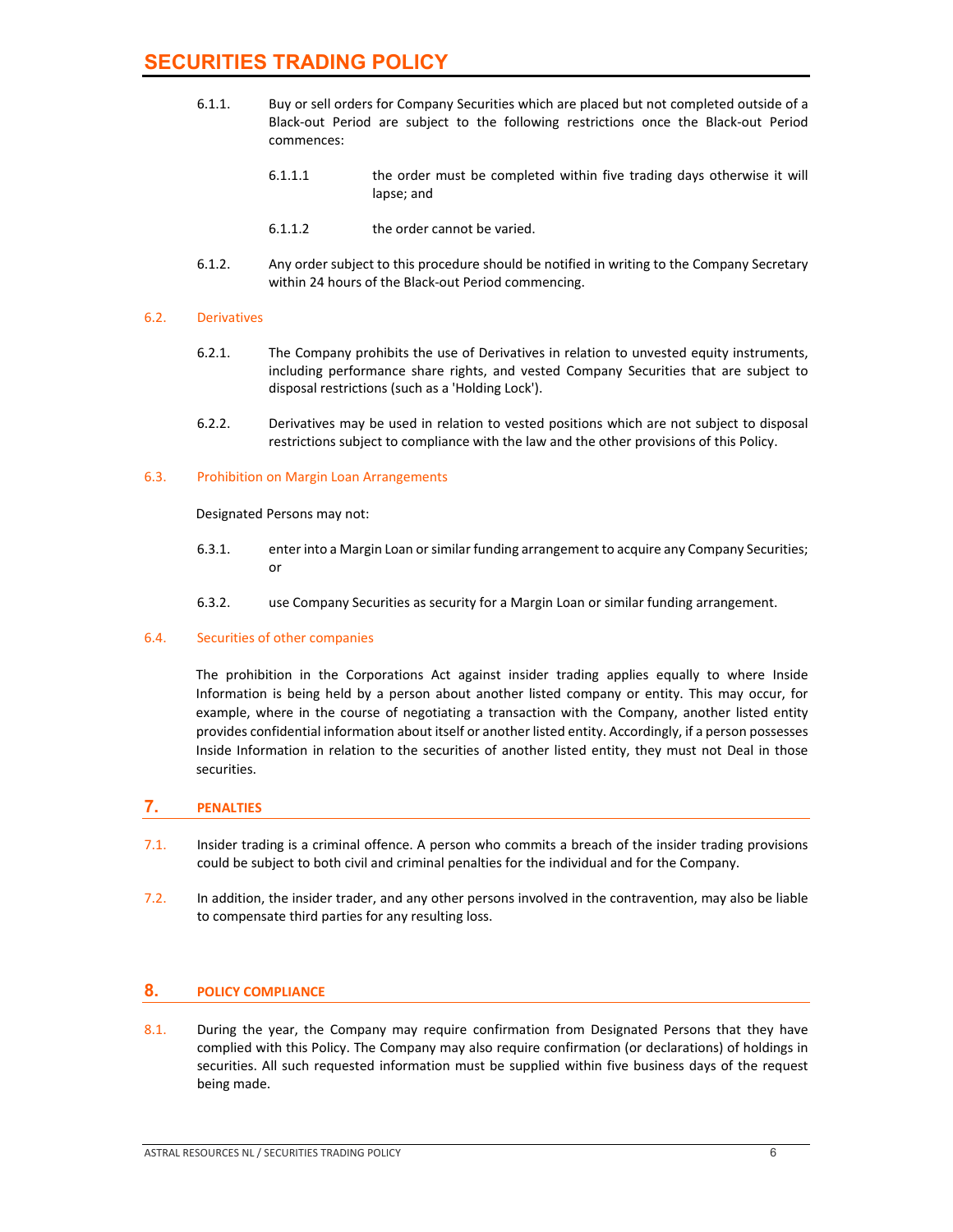8.2. A breach of this Policy will be regarded very seriously and may lead to disciplinary action being taken (including possible termination of employment). If the Company becomes aware of any breach of this Policy, then the Company may report the breach to the Australian Securities and Investments Commission.

### **9. WHO TO CONTACT**

If an individual is in any doubt regarding their proposed dealing in securities, they should contact the Company Secretary.

#### **10. PUBLICATION**

This Policy will be made available from the Company website (www.astralresources.com.au).

# **11. REVIEW**

This policy shall be reviewed annually by the Board to ensure that it is operating effectively and ascertain whether changes are required to the policy.

# **12. DEFINED TERMS**

For the purposes of this Policy:

| <b>Company Securities</b> | includes shares, options, warrants, derivatives and interests in shares<br>(including vested options and vested performance share rights) linked<br>in any way to the underlying price of shares in the Company. |                                                                                                                                                                                          |  |
|---------------------------|------------------------------------------------------------------------------------------------------------------------------------------------------------------------------------------------------------------|------------------------------------------------------------------------------------------------------------------------------------------------------------------------------------------|--|
| <b>Black-out Period</b>   | means a relevant period as defined by the Company when Designated<br>Persons may not Deal in Company Securities.                                                                                                 |                                                                                                                                                                                          |  |
| <b>Dealing</b>            | includes:                                                                                                                                                                                                        |                                                                                                                                                                                          |  |
|                           | (a)                                                                                                                                                                                                              | applying for, acquiring or disposing of securities;                                                                                                                                      |  |
|                           | (b)                                                                                                                                                                                                              | entering into an agreement to apply for, acquire or dispose of,<br>securities; and                                                                                                       |  |
|                           | (c)                                                                                                                                                                                                              | granting, accepting, acquiring, disposing, exercising or<br>discharging an option or other right or obligation to acquire or<br>dispose of securities.                                   |  |
| <b>Derivatives</b>        | include:                                                                                                                                                                                                         |                                                                                                                                                                                          |  |
|                           | (a)                                                                                                                                                                                                              | derivatives within the meaning given in section 761D of the<br>Corporations Act (such as options, forward contracts, swaps,<br>futures, warrants, caps and collars); and                 |  |
|                           | (b)                                                                                                                                                                                                              | any other transaction in financial products which operates to<br>limit (in any way) the economic risk associated with holding<br>the relevant securities.                                |  |
| <b>Designated Persons</b> | means each of:                                                                                                                                                                                                   |                                                                                                                                                                                          |  |
|                           | (a)                                                                                                                                                                                                              | the Directors of the Company;                                                                                                                                                            |  |
|                           | (b)                                                                                                                                                                                                              | any person who by their role or otherwise, becomes aware of<br>Inside Information by having access to confidential material<br>which may contain potentially price sensitive information |  |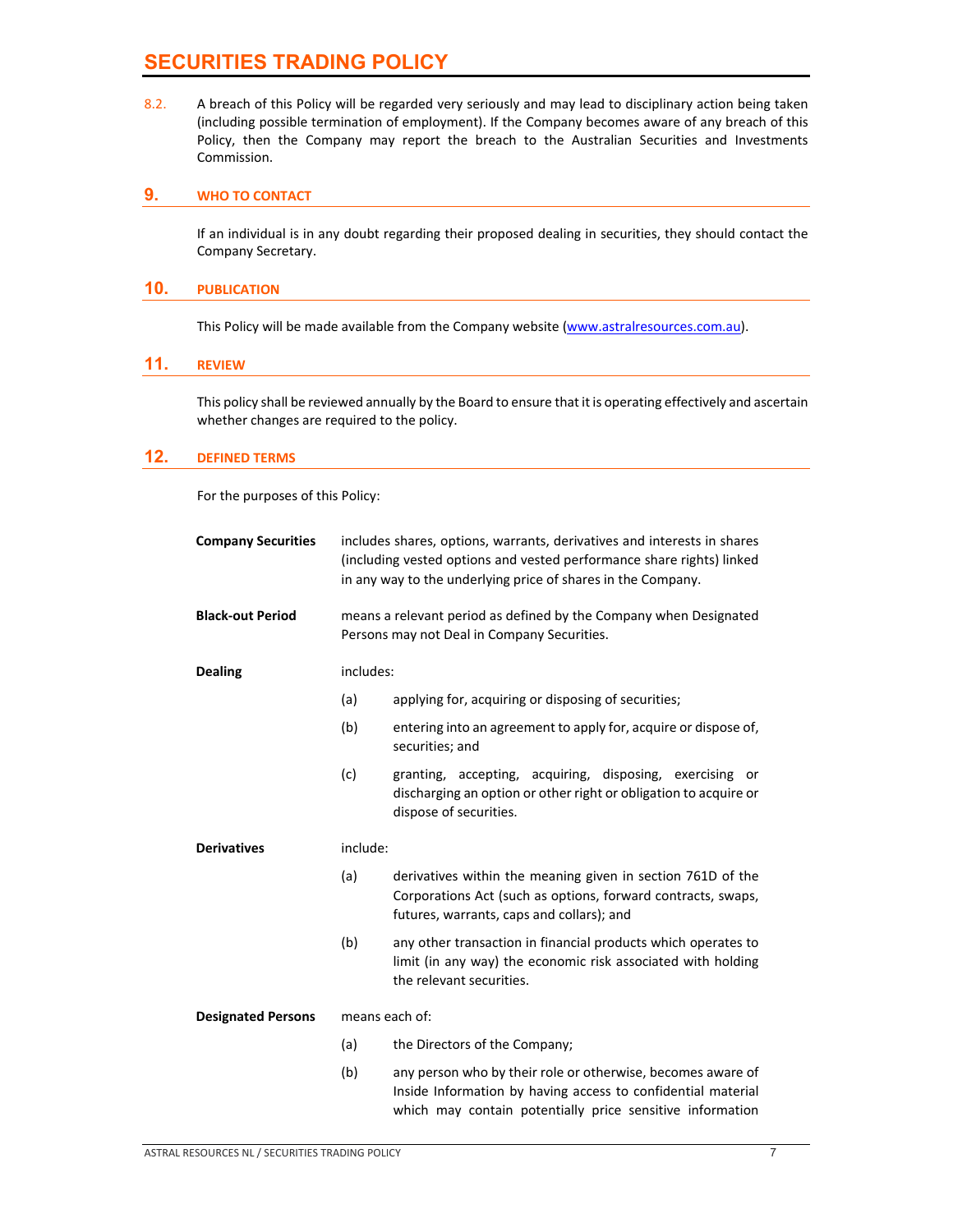|                           |                                                                                                                                                                                                                                                                                            | including the Company board papers, periodic disclosure<br>materials or any other relevant document; and<br>in relation to those persons identified in paragraphs (a) and<br>(b) above, the following people: |                                                                                                                                   |  |
|---------------------------|--------------------------------------------------------------------------------------------------------------------------------------------------------------------------------------------------------------------------------------------------------------------------------------------|---------------------------------------------------------------------------------------------------------------------------------------------------------------------------------------------------------------|-----------------------------------------------------------------------------------------------------------------------------------|--|
|                           | (c)                                                                                                                                                                                                                                                                                        |                                                                                                                                                                                                               |                                                                                                                                   |  |
|                           |                                                                                                                                                                                                                                                                                            | (i)                                                                                                                                                                                                           | their spouse or any of their children (including step<br>children) under the age of 18 years;                                     |  |
|                           |                                                                                                                                                                                                                                                                                            | (ii)                                                                                                                                                                                                          | a trust of which they, any members of their family, or<br>family-controlled<br>company are a<br>trustee<br>or<br>beneficiary; and |  |
|                           |                                                                                                                                                                                                                                                                                            | (iii)                                                                                                                                                                                                         | a company which they or their family control.                                                                                     |  |
| <b>Inside Information</b> | means information which is not generally available to the market and,<br>if it were generally available to the market, would be likely to have a<br>material effect on the price or value of securities. Annexure A provides<br>further details about what constitutes Inside Information. |                                                                                                                                                                                                               |                                                                                                                                   |  |
| <b>Margin Loan</b>        | means any lending or similar arrangement allowing a person to borrow<br>money to invest in securities using existing investments as security.                                                                                                                                              |                                                                                                                                                                                                               |                                                                                                                                   |  |